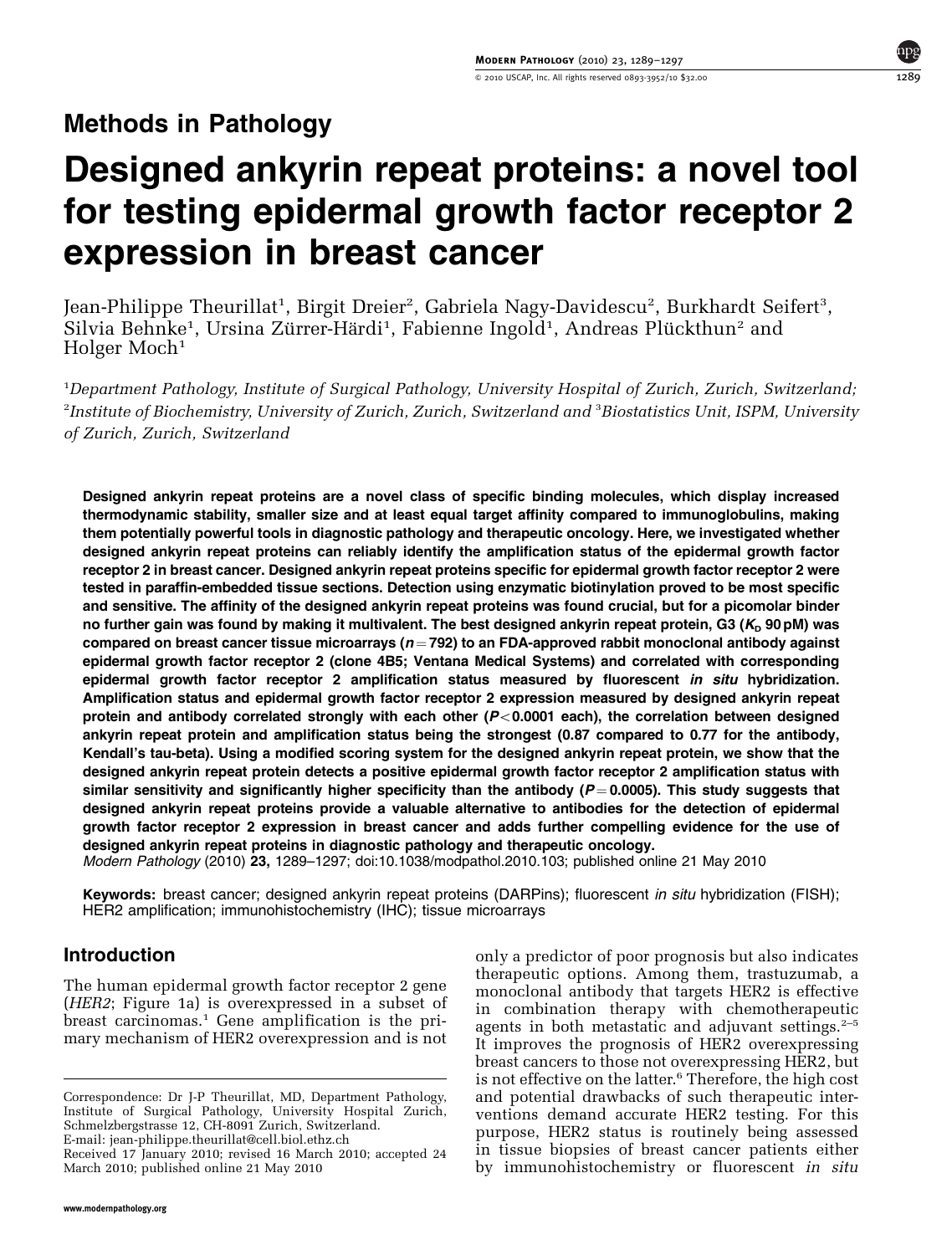# DARPin-testing of HER2

<span id="page-1-0"></span>1290 **J-P Theurillat et al.** 



Figure 1 Comparison of the sizes of the HER2 receptor (a) with an antibody of the IgG type (b) and a designed ankyrin repeat protein (c–e), drawn to scale (description in details, see Supplementary Information).

hybridization. $1,7-13$  Typically, expression is first determined by immunohistochemistry. In cases were immunohistochemistry results are equivocal, the amplification status is being analyzed by fluorescent in situ hybridization, because it represents the current gold standard to decide whether a patient may benefit from trastuzumab treatment.<sup>[1,14](#page-7-0)</sup> It would be highly desirable to further increase the reliability of the immunohistochemistry, and thus we decided to investigate alternative HER2 detection molecules, different from antibodies.

Currently, immunohistochemistry diagnostics are still carried out with conventional monoclonal antibodies (Figure 1b). The generation and testing of new antibodies useful for diagnostics has traditionally been one of trial and error, with almost no impact from modern methods of protein engineering and evolution. Today, however, such recombinant and evolutionary methods can generate practically high-affinity reagents against any target, independent of its immunogenicity, direct the response against the desired epitope and distinguish between very similar molecules, and this can already be planned in the evolution strategy, thereby greatly expanding diagnostic options.[15–17](#page-8-0) Moreover, an almost limitless range of molecular formats becomes available, regarding valency, multispecific molecules and novel detection strategies.

Designed ankyrin repeat proteins (DARPins) are a promising novel class of synthetic non-immunoglobulin binding proteins that offer several advantages

over conventional antibodies.[18–23](#page-8-0) Their favorable molecular properties, such as small size and high stability, make them ideal tools for diagnostic and therapeutic oncology (Figure 1c). Their very high expression levels (100–200 mg/l in Escherichia coli shake flasks) make them very cost-effective to produce in bacteria. They can be rapidly selected from a library to specifically bind to practically any desired target<sup>[16,24–27](#page-8-0)</sup> and picomolar affinities can be reached, for example, as shown for the molecules used in this study. These in vitro selection strategies are also less time consuming compared to the generation of hybridomas.

In this study, we show that a DARPin performs robustly in scoring HER2 overexpression in patient samples. We specifically chose this well-characterized diagnostic example to be able to directly compare the validity of the results with the traditional approaches. However, many of the great advantages of DARPins, namely their wide range of modification and engineering options, have not yet been exploited to their full potential in this study.

## Materials and methods

#### DARPins: Cloning, Expression and Purification

The DARPins were cloned as monomeric, dimeric and trimeric variants (see Supplementary Methods and Supplementary Table 1; Figure 1c–e). Monovalent  $\overline{D}$ ARPins H10-2-G3<sup>[27](#page-8-0)</sup> (abbreviated here as G3)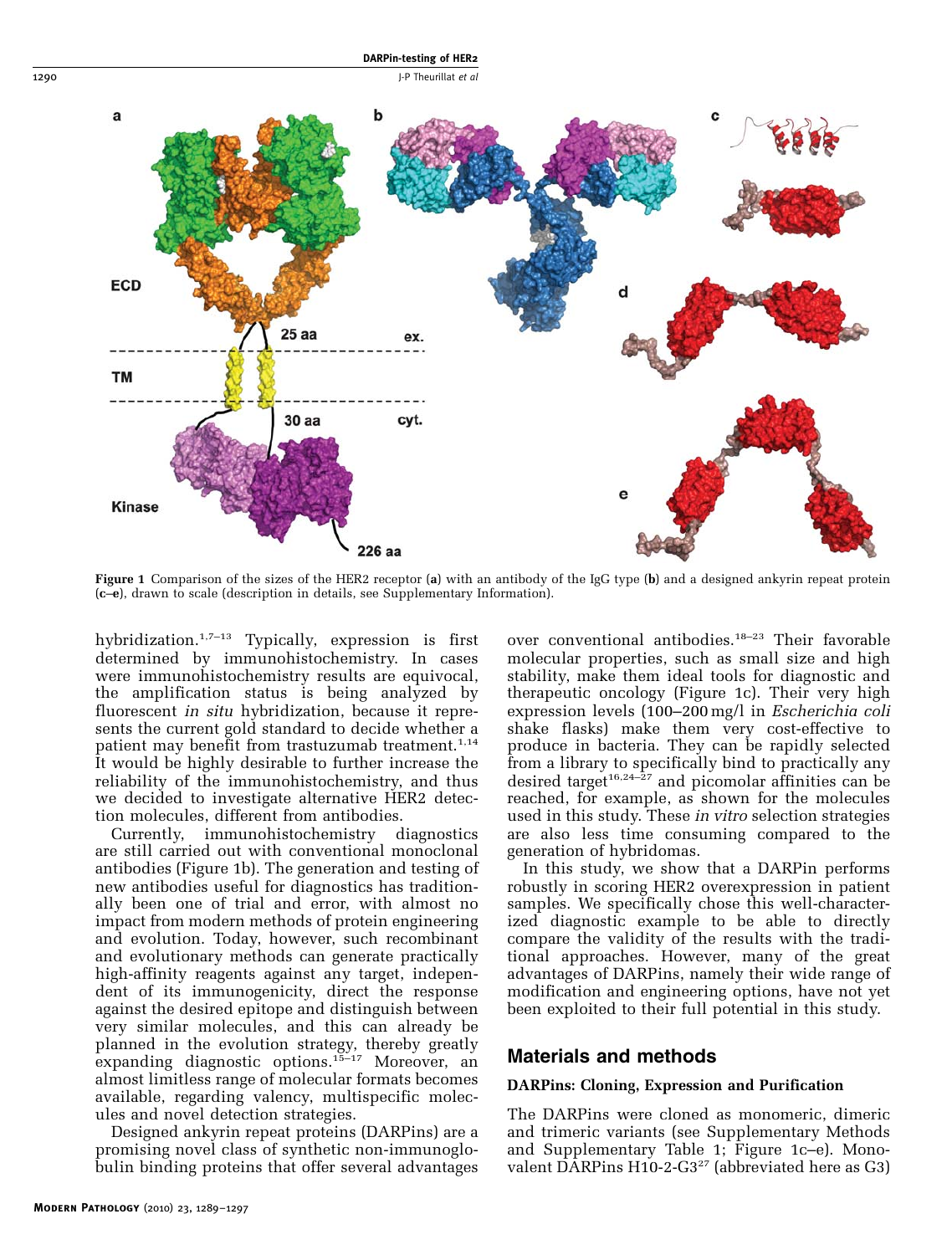and H3-3-B6[26](#page-8-0) were expressed in various formats for detection with different antibodies.

#### Patients and Tissues

Breast cancer tissue microarrays with more than 2000 primary breast cancers, recurrences, lymph node and hematogenous metastases have been constructed from formalin-fixed, paraffin-embedded tissue.[28](#page-8-0) The project has been approved by the local ethics committee (reference number StV 12-2005). For this study, tissue microarrays of primary breast cancers were included  $(n = 792)$ .

#### Immunohistochemistry and DARPin-Histochemistry of HER2

For HER2 immunohistochemistry, all tissue microarrays were analyzed with the Ventana Benchmark automated staining system (Ventana Medical Systems, Tucson, AZ, USA) using Ventana reagents for the entire procedure. For antigen retrieval, slides were heated with cell conditioning solution for 1 h (CC1; Tris-based buffer with slightly alkaline pH) using a standard protocol. We used the FDAapproved rabbit mAb clone 4B5 (Ventana Medical Systems) directed against the cytoplasmic domain of HER2 as primary antibody according to the manufacturer's recommendation. Detection was carried out using the UltraView-DAB kit (Ventana Medical Systems), based on conversion of diaminobenzidine to a dye with multimeric horseradish peroxidase (HRP) coupled to a biotinylated secondary antirabbit antibody.

For DARPin-histochemistry, we exploited the recombinant nature of the DARPins and directly enzymatically biotinylated them quantitatively and remote from the binding site at an engineered AviTag [\(Figure 1c\)](#page-1-0). For antigen retrieval, slides were treated either with protease using the Bond Enzyme Pretreatment Kit (cat. no. AR9551) or by heating in Bond Epitope Retrieval Solution1/2 (cat. no. AR9961/AR9649). Blocking of endogenous biotin was achieved using the Endogenous Avidin/Biotin Blocking Kit (Zymed, San Francisco, CA, USA). All tissue microarrays were analyzed with the BondMax staining system (Vision BioSystems, acquired by Leica Microsystems). Detection was carried out using the Bond Intense R Detection kit, which relies on detection of biotinylated reagents with streptavidin-HRP conjugate, according to the manufacturer's recommendations.

#### HER2-Fluorescent In Situ Hybridization

The status of the HER2-neu proto-oncogene was assessed on tissue microarrays by fluorescence in situ hybridization using FDA-approved, direct fluorescently labeled DNA probes obtained from Pathvysion (Vysis; Abott AG Diagnostic Division, Baar, Switzerland).<sup>[1](#page-7-0)</sup>

#### Histological Analysis of Immunohistochemistry, DARPin-Histochemistry and Fluorescent In Situ Hybridization and Statistics

The interpretation of the membranous staining obtained by immunohistochemistry and DARPinhistochemistry as well as the fluorescence signals by fluorescent in situ hybridization was carried out according to the recommendations of the ASCO and the CAP (see Supplementary Methods).<sup>[1](#page-7-0)</sup> For statistical analysis see Supplementary Methods.

## Results

#### Establishment and Optimization of DARPin-Histochemistry

To develop a method allowing the sensitive and reproducible staining of bound DARPins to HER2 in paraffin-embedded tissue sections, we established the direct detection of biotin on the genetically fused AviTag [\(Figure 1c\)](#page-1-0) with streptavidin-coupled HRP using 3,3'-diaminobenzidine as a substrate. Application of this detection method resulted in the expected specific membranous staining pattern that correlated with the location of HER2 ([Figure 2a\)](#page-3-0). In contrast to the previously described DARPin-histochemistry approach by Zahnd *et al.*<sup>[26](#page-8-0)</sup> based on the detection of a genetically fused hemagglutinin (HA) tag, the novel automated method displayed a much higher specificity for HER2 with hardly any loss in signal sensitivity (Supplementary Figure 1). Detection of DARPins with anti-myc tag antibodies or anti-His tag antibodies was found inferior (see Supplementary Methods).

Next we established the optimal conditions for DARPin-histochemistry on paraffin-embedded tissue using the biotinylated clone G3 on a test-tissue microarray including 40 breast cancer specimens (amplified  $n = 10$ , equivocal  $n = 10$  and non-amplified  $n = 20$ , whose status had been verified by fluorescent in situ hybridization [\(Figure 2](#page-3-0)). Detection was directly achieved by streptavidin-coupled HRP using 3,3'-diaminobenzidine as a substrate. Without additional signal amplification, at a concentration of  $5 \mu g/ml$  the DARPin clone exhibited a slightly weaker staining pattern than the FDAapproved antibody that uses a secondary antibody to amplify the signal ([Figure 2a](#page-3-0)). We thus tested the concentration dependence of the DARPin and found no further increase with increasing concentration, but instead that the DARPin staining properties were remarkably stable in a range of 1–25  $\mu$ g/ml [\(Figure 2b\)](#page-3-0). This indicates that even the lowest concentrations of DARPins are already saturating, and that the affinity is so high that all epitopes are covered under these conditions. Moreover, even at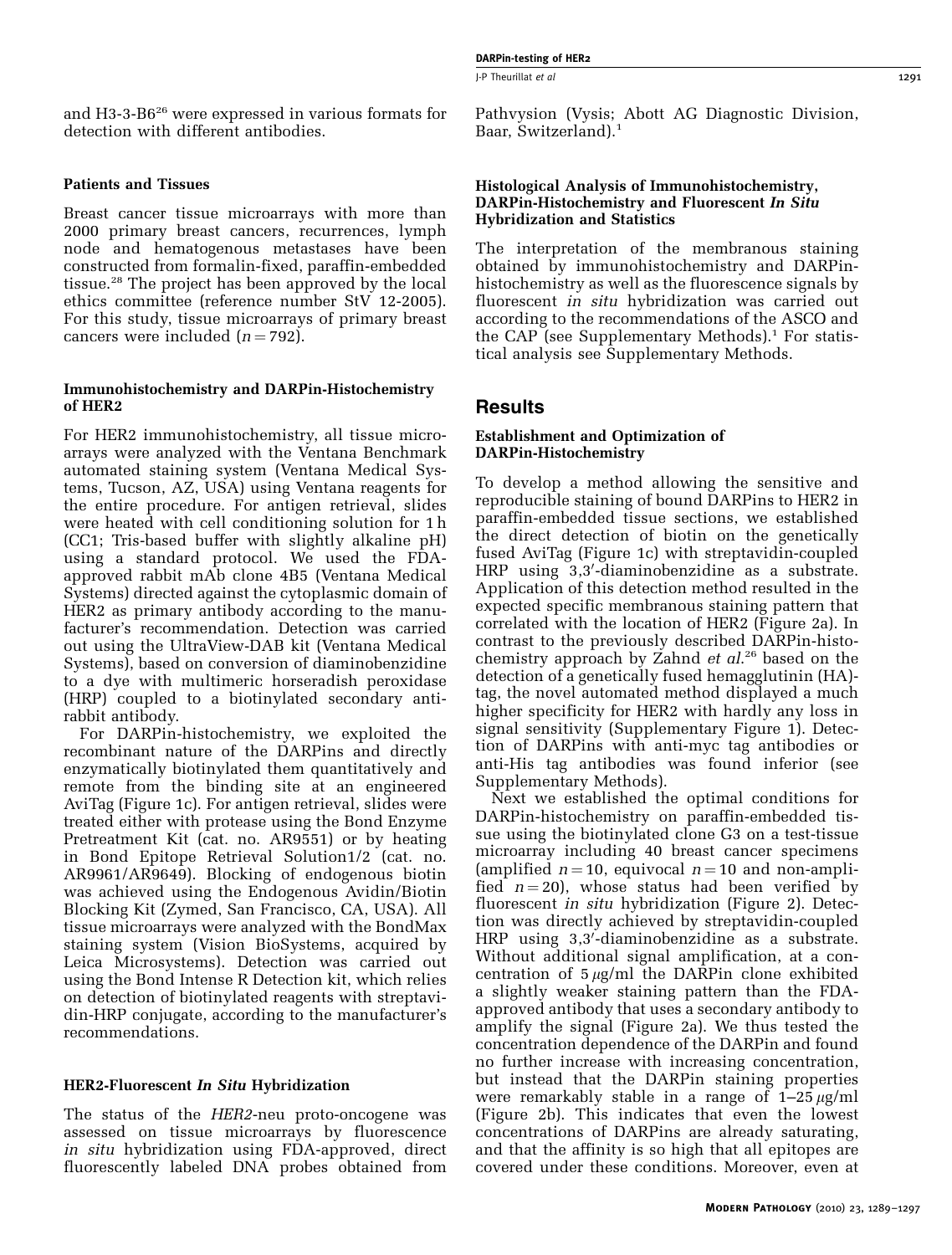<span id="page-3-0"></span>1292 J-P Theurillat et al



Figure 2 (a–c) Establishment DARPin-histochemistry using clone G3 on a test-tissue microarray containing 10 HER2-amplified carcinomas (red), 10 carcinomas equivocal for amplification (yellow) and 20 non-amplified tumors (green, all  $\,\times$  5 magnification). (**d–f**) Consecutive tissue sections of an HER2-amplified tumor incubated with different anti-HER2 DARPin constructs (affinities are displayed in parentheses, bar represents  $40 \,\mu\text{m}$ ).

the highest concentrations, no unspecific binding was observed, in contrast to many antibodies, underlining the high specificity of binding. Sensitivity appears limited by the single biotin, recruiting a stoichiometric number of peroxidase–streptavidin fusion proteins to the cell, offering further engineering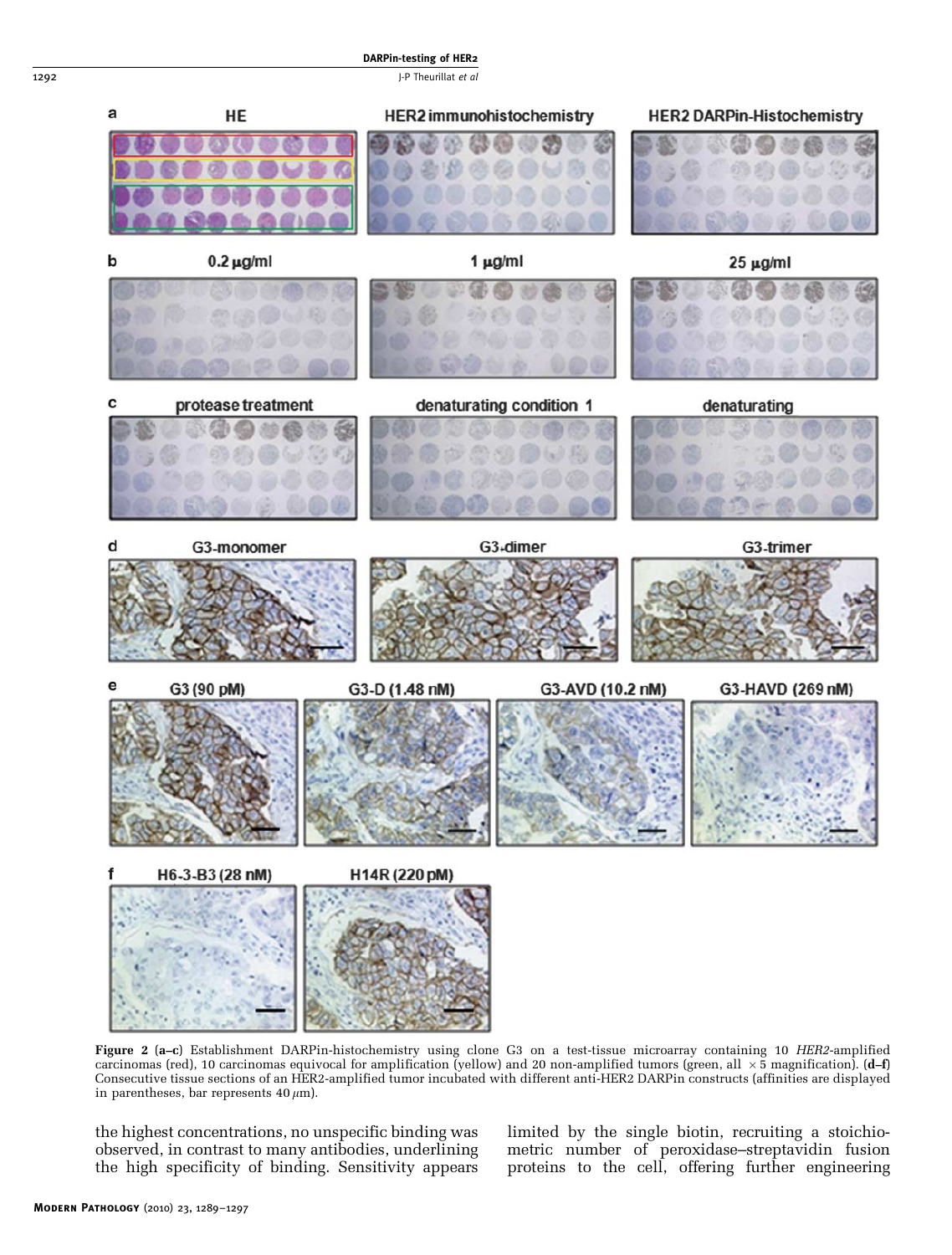<span id="page-4-0"></span>opportunities. Conventional signal amplification with an anti-biotin antibody followed with an HRPpolymer-coupled secondary antibody lead to some background staining (data not shown), and therefore the background-free direct detection was used throughout.

Staining by the DARPin was much more intense when antigen-retrieval was accomplished by enzymatic proteolysis rather than denaturing conditions [\(Figure 2c\)](#page-3-0). This is consistent with the fact that G3 binds to the extracellular domain IV of HER2,  $26,27$ which is a compact disulfide-bonded domain, and thus the DARPin recognizes a structural epitope rather than a linear one.

Because HER2 molecules are present in proximity on the cell surface, it is reasonable to investigate whether multivalent detection molecules might be able to exploit the gain in avidity. Multivalent DARPins can be made conveniently by connecting them by a linker at the genetic level. Biotinylated mono-, bi- and trivalent DARPins [\(Figure 1c–e](#page-1-0)) of G3 were compared in DARPin-histochemistry in a concentration of  $5 \mu g/ml$ . The bi- and trivalent DARPin exhibited a slightly weaker signal than the monovalent DARPin [\(Figure 2d](#page-3-0)) when used at the same weight/volume concentration. This can be explained by the high affinity of G3, because at this concentration (and even below, see [Figure 2b\)](#page-3-0) HER2 is already fully saturated with the monovalent DARPin, there is no further gain by avidity. Because in the bi- and trivalent DARPins, several DARPin domains must 'share' one biotin, the number of recruited HRP molecules is actually less than that for the monomer, reemphasizing that the limit of detection is given by the detection system, not by the DARPin.

Next, we investigated the question whether the high affinity of DARPin G3 is of direct benefit in the detection. For this purpose, DARPins that are point mutants of G3  $(K_D 90 pM)$ , namely G3-D, G3-AVD and G3-HAVD, displaying lower affinities<sup>[27](#page-8-0)</sup> (ranging from 1 to 280 nM, Supplementary Table 1) but binding to the same epitope, were tested on paraffin-embedded tissue sections. When comparing these DARPins in DARPin-histochemistry, a continuous decrease in signal intensity was observed with decreasing affinity ([Figure 2e](#page-3-0)). We also tested the DARPin H6-3-B3 with an affinity of 28 nM to HER2. This DARPin had been previously shown to specifically stain HER2-overexpressing cancer tissue using a genetically fused HA tag for detection.[26](#page-8-0) Under the present more stringent conditions, it failed to stain HER2 in DARPin-histochemistry [\(Figure 2f](#page-3-0) and Supplementary Figure 2), consistent with the data of the G3 mutants in respect of affinity. Nevertheless, an HER2-specific membranous staining could be detected when the concentration of DARPin H6-3-B3 was increased by 10-fold (Supplementary Figure 2).

We then investigated if DARPins that recognize different epitopes in domain IV of the ECD of HER2 I-P Theurillat et al 203

(Supplementary Table 1) might exhibit similar or better staining properties on paraffin-embedded tissues. Under the same conditions, clone H14R with an affinity of  $220 \text{ pM}$  (Jost and Plückthun, unpublished data) exhibited a similar, perhaps slightly weaker staining of HER2-amplified carcinomas when compared to the clone G3 ([Figure 2e and f\)](#page-3-0), whose affinity was determined as 90 pM.

#### HER2 Amplification Status Correlates Strongly with DARPin and Antibody

We analyzed 792 primary invasive carcinomas of the breast on tissue microarrays by HER2 fluorescent in situ hybridization, immunohistochemistry and DARPin-histochemistry using the clone G3 with direct detection of the stoichiometric biotinylation without further signal amplification (Table 1). Both antibody and DARPin correlated strongly with HER2 amplification status determined by fluorescent in situ hybridization as well as with each other  $(P<0.0001$ , each). Interestingly, we found the strongest correlation between DARPin and fluorescent in situ hybridization  $(0.87 \pm 0.02,$  Kendall's tau-beta).

#### DARPin-Histochemistry Results Increased Specificity Compared to Immunohistochemistry

In the present setup with only one biotin per DARPin, we found a significantly weaker staining on the tissue microarrays when comparing with the intensity of the immunohistochemistry staining,

Table 1 Comparison of HER2 amplification status by fluorescent in situ hybridization with HER2 expression by DARPin- and immunohistochemistry  $(0, 1+, 2+$  and  $3+)$ 

| n                                       | $1+$ | $2^{+}$ | $3+$     | P-values             |  |
|-----------------------------------------|------|---------|----------|----------------------|--|
| HER2 DARPin-histochemistry <sup>a</sup> |      |         |          |                      |  |
|                                         |      |         |          |                      |  |
| 675                                     | 3    | 1       | 0        | $0.87 \pm 0.02^b$    |  |
| 20                                      | 5    | 1       | $\Omega$ | $P < 0.0001^{\rm b}$ |  |
| 1                                       | 5    | 27      | 54       |                      |  |
| HER2 immunohistochemistry               |      |         |          |                      |  |
|                                         |      |         |          |                      |  |
| 493                                     | 169  | 16      | 1        | $0.61 \pm 0.03^b$    |  |
| 6                                       | 10   | 9       | 1        | $P < 0.0001^{\rm b}$ |  |
| 1                                       | 2    | 9       | 75       |                      |  |
| HER2 DARPin-Histochemistry              |      |         |          |                      |  |
|                                         |      |         |          |                      |  |
| 499                                     | 0    | 1       | 0        | $0.61 \pm 0.02^b$    |  |
| 177                                     | 3    | 1       | $\Omega$ | $P < 0.0001^{\rm b}$ |  |
| 20                                      | 8    | 5       | 1        | $P < 0.0001^{\circ}$ |  |
| 0                                       | 2    | 22      | 53       |                      |  |
|                                         |      |         |          |                      |  |

a For definition see text.

 $^{\rm b}$ Kendall's tau-beta for correlations between ordinal variables  $\pm$  standard error.

c Wilcoxon signed-rank test for differences within ordinal variables.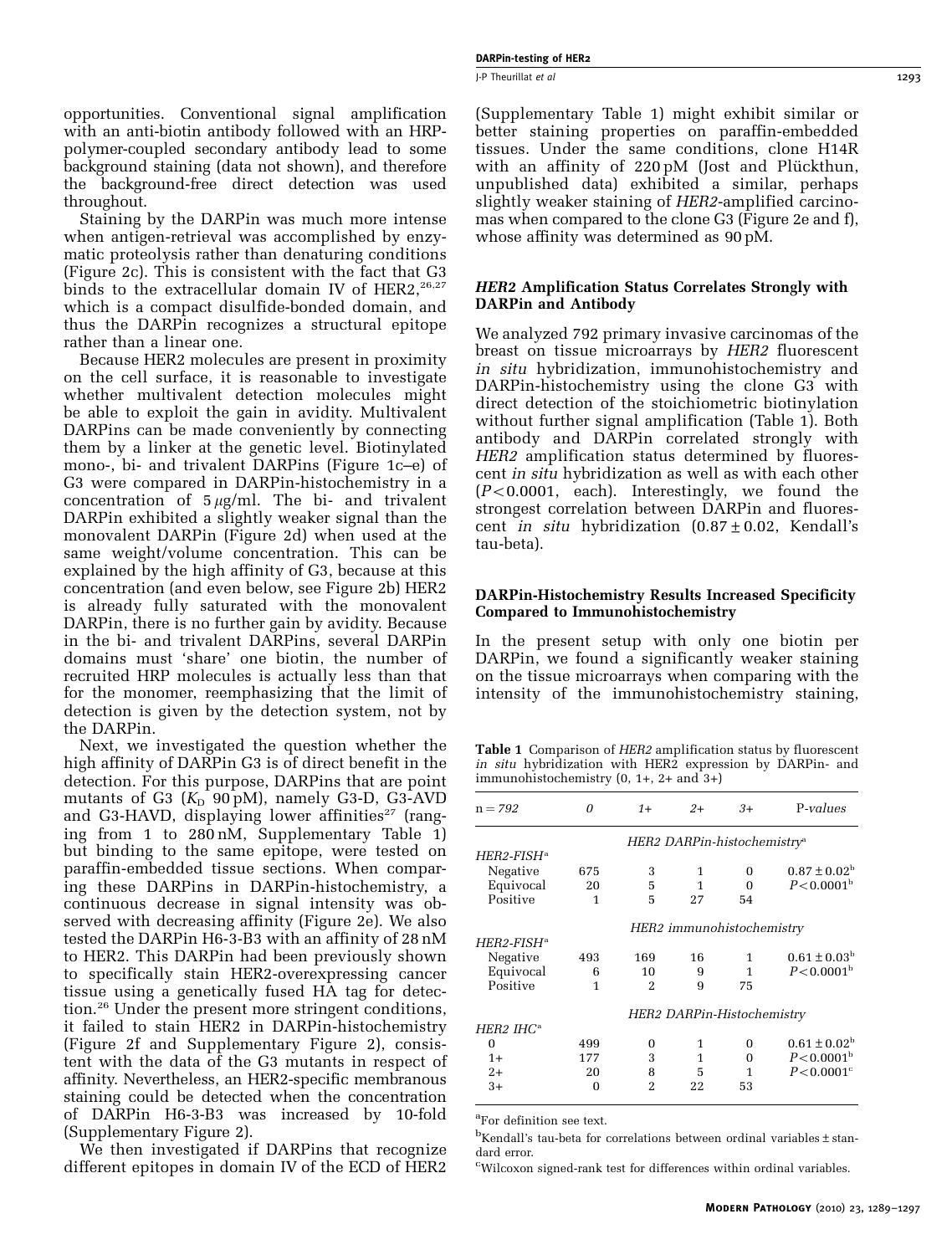<span id="page-5-0"></span>1294 J-P Theurillat et al.



Figure 3 HER2-fluorescent in situ hybridization, DARPin-histochemistry, and immunohistochemistry of primary invasive breast carcinomas with negative, equivocal and positive HER2 amplification status (all  $~\times$  400 magnification, bar represents 25  $\mu$ m).

using the standard multimeric HRP coupled to the secondary antibody  $(P<0.0001)$  ([Table 1](#page-4-0), Figure 3). Most (97.8%) of the HER2 carcinomas found positive  $1+$  by immunohistochemistry were found to be negative by DARPin-histochemistry. Therefore, we conclude that a negative DARPin-histochemistry pattern (scored as 0) corresponds to a staining pattern of 0 or  $1+$  by immunohistochemistry and actually signifies an absence of amplification of HER2, as confirmed by fluorescent in situ hybridization. In accordance with this observation, we found in normal mammary glands no staining at all by DARPin-histochemistry  $(n = 29)$ , in contrast with the rather frequently encountered  $1+$  staining pattern by immunohistochemistry  $(n = 8/33;$  data not shown).

Among the group of tumors scored as amplified by fluorescent in situ hybridization, we found in 97.4% cases either a  $2 +$  or  $3 +$  staining pattern by DARPin-histochemistry, whereas these tumors scored  $3+$  by immunohistochemistry. To better compare the HER2 amplification status by fluorescent in situ hybridization with HER2 expression measured by immunohistochemistry and DARPinhistochemistry, we therefore modified the scoring system (negative, equivocal and positive) for DAR-Pin-histochemistry as follows:  $0 =$  negative,  $1 +$  $=$  equivocal, and 2 + to 3 +  $=$  positive.

#### Darpin G3 Detects Amplification Status of HER2 As Reliable As the FDA-Approved Antibody 4B5

Using the adapted scoring system for DARPinhistochemistry, we compared the amplification status determined by fluorescent in situ hybridization with the scored HER2 expression data determined by immunohistochemistry and DAR-Pin-histochemistry [\(Table 2\)](#page-6-0). Again, we found a strong correlation between the results obtained by DARPin-histochemistry, immunohistochemistry and amplification status measured by fluorescent in situ hybridization  $(P<0.0001,$  each). Among the HER2-amplified tumors, 86.2% were scored positive by immunohistochemistry, whereas 93.1% of these tumors were scored positive by DARPin-histochemistry. In the group of unamplified tumors, 99.4% were also scored negative by DARPin-histochemistry, in comparison with only 97.5% by immunohistochemistry.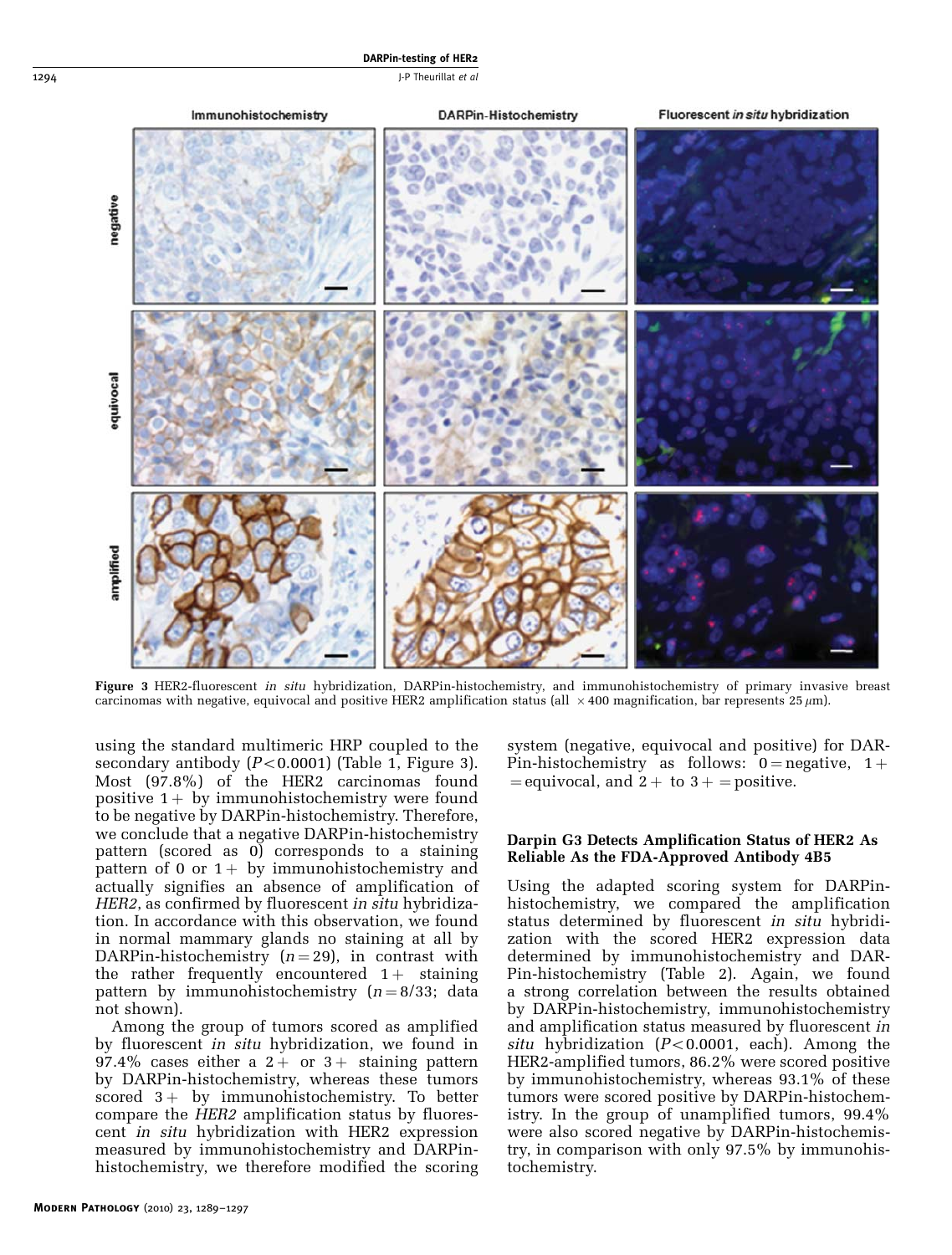<span id="page-6-0"></span>Table 2 Comparison of HER2 amplification status by fluorescent in situ hybridization with HER2 expression by DARPin- and immunohistochemistry (negative, equivocal, positive)

| $n = 792$                   | Negative                                     | Equivocal Positive |    | P-values                  |  |  |
|-----------------------------|----------------------------------------------|--------------------|----|---------------------------|--|--|
|                             | $HER2\ DARP$ in score <sup>a</sup>           |                    |    |                           |  |  |
| $HER2-FISH^a$               |                                              |                    |    |                           |  |  |
| Negative                    | 675                                          | 3                  | 1  | $0.83 \pm 0.03^{\circ}$   |  |  |
| Equivocal                   | 20                                           | 5                  | 1  | $P < 0.0001$ <sup>b</sup> |  |  |
| Positive                    | 1                                            | 5                  | 81 |                           |  |  |
|                             | HER2 immunohistochemistry score <sup>a</sup> |                    |    |                           |  |  |
| $HER2-FISHa$                |                                              |                    |    |                           |  |  |
| Negative                    | 662                                          | 16                 | 1  | $0.77 \pm 0.03^b$         |  |  |
| Equivocal                   | 16                                           | 9                  | 1  | P < 0.0001 <sup>b</sup>   |  |  |
| Positive                    | 3                                            | 9                  | 75 |                           |  |  |
|                             | HER2 DARPin score <sup>a</sup>               |                    |    |                           |  |  |
| HER2 IHC score <sup>a</sup> |                                              |                    |    |                           |  |  |
| Negative                    | 676                                          | 3                  | 2  | $0.82 \pm 0.03^{b}$       |  |  |
| Equivocal                   | 20                                           | 8                  | 6  | P < 0.0001 <sup>b</sup>   |  |  |
| Positive                    | 0                                            | 2                  | 75 |                           |  |  |

a For definition see text.

 $^{\rm b}$ Kappa measure of agreement  $\pm$  s.e.



Figure 4 Receiver-operating characteristic analysis displaying sensitivities and specificities obtained by DARPin clone G3 (black) and antibody (dark gray), reference line (light gray).

We performed a receiver-operating characteristic analysis to check how reliably an equivocal or positive result by DARPin-histochemistry and immunohistochemistry could identify a positive amplification status (Figure 4), as this is important for decision on therapy. Both antibody and DARPin reliably identified HER2-amplification with similar sensitivities (98.9% for DARPin-histochemistry and 96.6% for immunohistochemistry). The specificity for the DARPin to identify a positive amplification status was significantly higher than that for the antibody (98.6% compared to 96.2%,  $P = 0.0005$ , McNemar test).

# **Discussion**

In this study, we report that a DARPin selected to specifically bind HER2 with picomolar affinity can reliably identify the amplification status of the HER2 proto-oncogene. DARPin-histochemistry proved to be as reliable and even displayed higher specificity when compared to an FDA-approved antibody for HER2 testing. In addition, we determined factors that will be important for developing and evolving such DARPin-based diagnostic tools.

#### Molecular Format and Affinity

When we compared the staining intensity of mono-, bi- and trivalent DARPins, where the monovalent one already had an affinity of  $90 \text{ pM}$ ,<sup>[27](#page-8-0)</sup> we found that increasing avidity did not increase the intensity of staining [\(Figure 2e](#page-3-0)), even though we know that bivalent binding of these bivalent G3 DARPins can occur on tumor cells and that all epitopes are accessible.<sup>[29](#page-8-0)</sup> Although we cannot rigorously rule out steric effects at the binding site in the tissue samples, we note that at a concentration of  $5 \mu g/ml$ (approximately  $0.25-0.31 \mu M$ ) the DARPin is already 200-fold above the  $K<sub>D</sub>$  of about 90 pM. Therefore, we conclude that an avidity effect does not provide greater binding, as HER2 is already saturated.

We also studied independent DARPins, G3, H6-3- B3 and H14R, for staining intensity and specificity on tissue microarrays, which all recognize epitopes in the extracellular domain IV of HER2. Although G3 and H6-3-B3 recognize overlapping epitopes,  $26.27$ H14R binds to a different epitope in domain IV of the ECD of HER2 (Jost and Plückthun, unpublished data) ([Figure 2f](#page-3-0)). Of these, G3 gave the best staining pattern correlating with its high affinity. At least from this limited set of binders to the same target antigen, there was no evidence for a preferred epitope for diagnostics, independent of affinity. We also wish to emphasize that the fact that these DARPins recognize a conformational epitope does not constitute a limitation. Antigen retrieval by protease treatment rather than by heat denaturation was a simple measure to maximize the signal [\(Figure 2c](#page-3-0)).

The intensity of the staining of HER2-amplified carcinomas directly depended on affinity. G3 having an affinity of 90 pM yielded the most intense staining [\(Figure 2e](#page-3-0)), followed by H14R with an affinity of 220 pM [\(Figure 2f](#page-3-0)), whereas the correlation of staining intensity with affinity can nicely be seen in the point mutants of DARPin G3 with an affinity of  $\sim$  1,  $\sim$  10 and  $\sim$  270 nM [\(Figure 2e\)](#page-3-0). Consistent with this observation, the DARPin H6-3- B3 with an affinity of 28 nM for HER2 failed to stain HER2-amplified tumors [\(Figure 2f](#page-3-0) and Supplementary Figure 2), but this could be overcome by raising the DARPin concentration in the detection solution. In conclusion, DARPins with affinities in the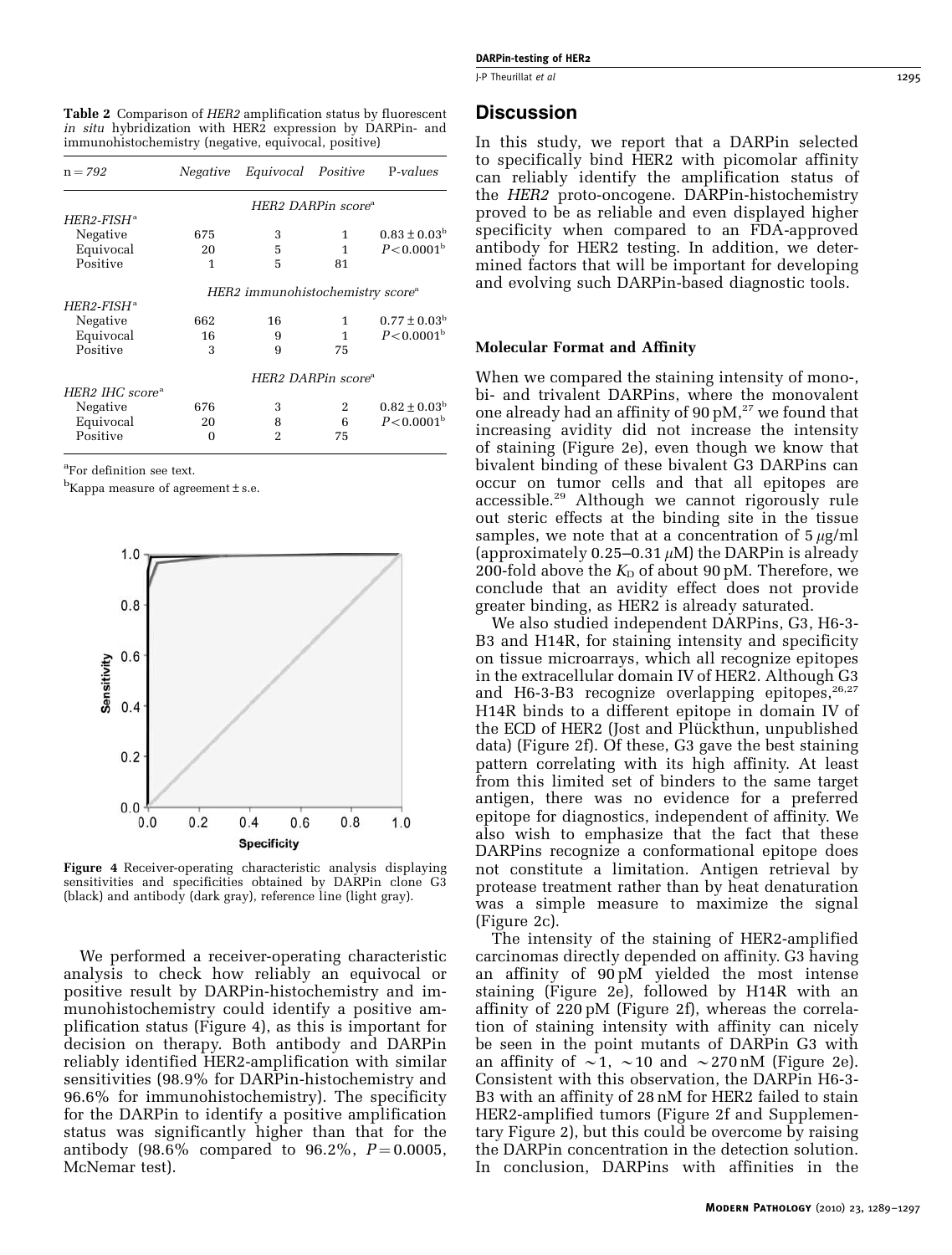<span id="page-7-0"></span>picomolar (and perhaps low-nanomolar) range are useful in diagnostics. Fortunately, with methods such as ribosome display such DARPins can be routinely obtained.<sup>[17](#page-8-0)</sup>

#### Detection Method: Sensitivity and Specificity

Between the three detection methods compared here, we found that the detection by biotin-streptavidin, which is often the detection of choice on paraffin-embedded tissue sections, was also the most useful in our study. The highest specificity was achieved when the detection method was direct by the covalently bound biotin at the engineered AviTag with HRP-labeled streptavidin. Using the high-affinity DARPin G3, the detection of HER2 was already quantitative under the chosen conditions of  $5 \mu g/ml$  (compare the staining in [Figure 2b](#page-3-0)). We conclude that binding probably cannot be improved further and a further increase in signal intensity can only be achieved by using other means of detection. Future engineering efforts will thus have to be devoted to recruiting either more enzyme molecules to the bound DARPin, yet without sacrificing specificity, or resort to other detection methods altogether.<sup>30,31</sup>

#### Diagnostic Power of DARPin-Based Recognition HER2 Amplification in Patient Samples

Using an adapted scoring system for the DARPinhistochemistry, we show that in this study a similar sensitivity and higher specificity is reached to recognize a positive amplification status when compared to the FDA-approved antibody ([Figures](#page-5-0) [3 and 4\)](#page-5-0). Although the HER2 expression data, obtained either by DARPin or antibody, showed a strong correlation with the HER2 amplification status determined by fluorescent *in situ* hybridization, we found among the group of equivocals in fluorescent in situ hybridization a wide distribution of the protein data sets (see [Table 2\)](#page-6-0). Possibly, as a result of unselected material retrieval, some tumors exhibited already some degree of autolysis. Because this process has a stronger impact on the integrity of proteins than DNA, it might explain, why a larger number of tumors displayed an equivocal HER2 amplification status without subsequent evidence of increased protein expression.<sup>[14](#page-8-0)</sup>

## **Conclusions**

Our results strongly indicate that DARPins can be used in clinical diagnostics and provide a valuable alternative to antibodies. We found that affinity is a very important parameter, with picomolar binding required for maximal detection. Because DARPins with such properties can be quite routinely generated by ribosome display, are very robust and can be

produced in very large quantities, DARPins specific for other antigens may turn out to be very useful for many clinical applications.

# Acknowledgements

The skillful technical assistance of Mrs Martina Storz is greatly appreciated. We thank Dr Annemarie Honegger for the preparation of the structure models shown in [Figure 1.](#page-1-0) J-P Theurillat was supported by a grant from the Gertrud Hagmann-Stiftung für Malignomforschung.

# Disclosure/conflict of interest

Andreas Plückthun is shareholder of Molecular Partners AG that commercializes the DARPin technology.

# References

- 1 Wolff AC, Hammond ME, Schwartz JN, et al. American Society of Clinical Oncology/College of American Pathologists guideline recommendations for human epidermal growth factor receptor 2 testing in breast cancer. J Clin Oncol 2007;25:118–145.
- 2 Slamon DJ, Leyland-Jones B, Shak S, et al. Use of chemotherapy plus a monoclonal antibody against HER2 for metastatic breast cancer that overexpresses HER2. N Engl J Med 2001;344:783–792.
- 3 Piccart-Gebhart MJ, Procter M, Leyland-Jones B, et al. Trastuzumab after adjuvant chemotherapy in HER2 positive breast cancer. N Engl J Med 2005;353: 1659–1672.
- 4 Joensuu H, Kellokumpu-Lehtinen PL, Bono P, et al. Adjuvant docetaxel or vinorelbine with or without trastuzumab for breast cancer. N Engl J Med 2006; 354:809–820.
- 5 Romond EH, Perez EA, Bryant J, et al. Trastuzumab plus adjuvant chemotherapy for operable HER2-positive breast cancer. N Engl J Med 2005;353:1673–1684.
- 6 Paik S, Kim C, Wolmark N. HER2 status and benefit from adjuvant trastuzumab in breast cancer. N Engl J Med 2008;358:1409–1411.
- 7 Owens MA, Horten BC, Da Silva MM. HER2 amplification ratios by fluorescence in situ hybridization and correlation with immunohistochemistry in a cohort of 6556 breast cancer tissues. Clin Breast Cancer 2004; 5:63–69.
- 8 Yaziji H, Goldstein LC, Barry TS, et al. HER-2 testing in breast cancer using parallel tissue-based methods. JAMA 2004;291:1972–1977.
- 9 Paik S, Bryant J, Tan-Chiu E, et al. Real-world performance of HER2 testing—National Surgical Adjuvant Breast and Bowel Project experience. J Natl Cancer Inst 2002;94:852–854.
- 10 Perez EA, Suman VJ, Davidson NE, et al. HER2 testing by local, central, and reference laboratories in specimens from the North Central Cancer Treatment Group N9831 intergroup adjuvant trial. J Clin Oncol 2006; 24:3032–3038.
- 11 Dal Lago L, Durbecq V, Desmedt C, et al. Correction for chromosome-17 is critical for the determination of true